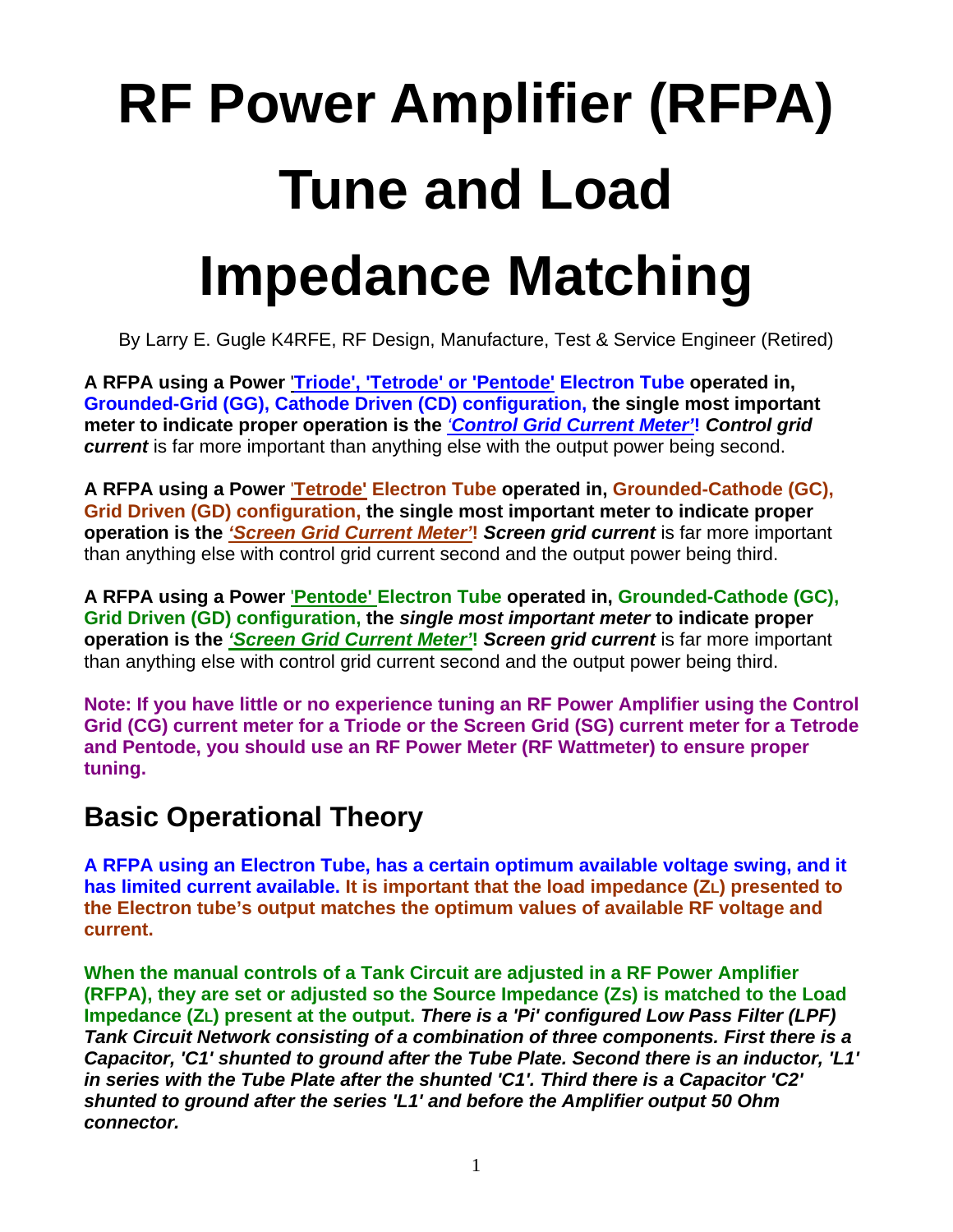- *1. First Tune 'C1' and adjust it to match the Tube Plate Source Impedance (Zs) to the 'C1' / 'L1' combination Load Impedance (ZL).*
- 2. *Second Tune 'C2' and adjust it to match the 'L1' / 'C2' combination Source Impedance (Zs) to the connected Coaxial Cable 50 Ohm Characteristic Load Impedance (ZL).*
- 3. In the 'Classical AC Generator', the condition required for a maximum absorption of power delivered to a Load from a Source, is that the Load Impedance (ZL) equal the Source Impedance (Zs) of the AC Generator. This condition is called a 'conjugate match'.
	- a. The term '*conjugate match*' means that if in one direction from a junction the impedance (Z) is R + jX, then in the opposite direction the impedance (Z) is R – jX.
- 4. There is a crucial difference between a 'Classical AC Generator' and the Output Coupling 'Tank' Circuit of a real-word RF Power Amplifier (RFPA). Because of the complex nature of various relationships between voltages and currents in an RFPA, during normal operation the internal Source Impedance (Zs) of the amplifier, is almost never equal to its optimum Load Impedance (ZL).
	- a. Therefore because of the different values of impedance existing between the source and the load when we complete a matching operation, we do not have a true 'Conjugate Match'. when an RFPA is coupled to a IMN and then to an Antenna RF Feed Line, the IMN is matched to the optimum Load Impedance (ZL) of the RFPA, but it is conjugately mismatched to the Source Impedance (Zs).

**There are two destructive things,** *'Heat' and 'Arcing'*, that can happen when you **mistune an RF Power Amplifier**. **Heat** is always a *time function* that depends on the thermal mass of the thing being heated and how much heat is being applied. **Arcing** is an *instantaneous problem*. *Arcing can destroy things in fractions of a second!* **Here's what happens when we tune**:

- **1. '***Over-Coupled'* means that there is *'Too Little' Loading Capacitance'* **(Capacitor is**  *'To far 'Un-meshed'***)** which causes *'To Low a Load Impedance',* to be presented to the Electron Tube. This will cause the *current to be 'Excessive' and the 'Efficiency' suffers***.**
	- **a. This can cause 'Heat'.** Heat is a long-term problem that takes a finite time to cause damage. It is generally NOT instantaneous damage, although a tubes Anode can be overheated to the point of damage in a matter of 15 - 30 seconds in some cases.
	- b. **One good thing about over-coupling is screen or control grid current is reduced**, and this protects the most sensitive and easily damaged parts of Electron tubes. Another advantage in a tube RFPA is **linearity generally is a bit better with slight over-coupling. There is slightly less buckshot/splatter and distortion**.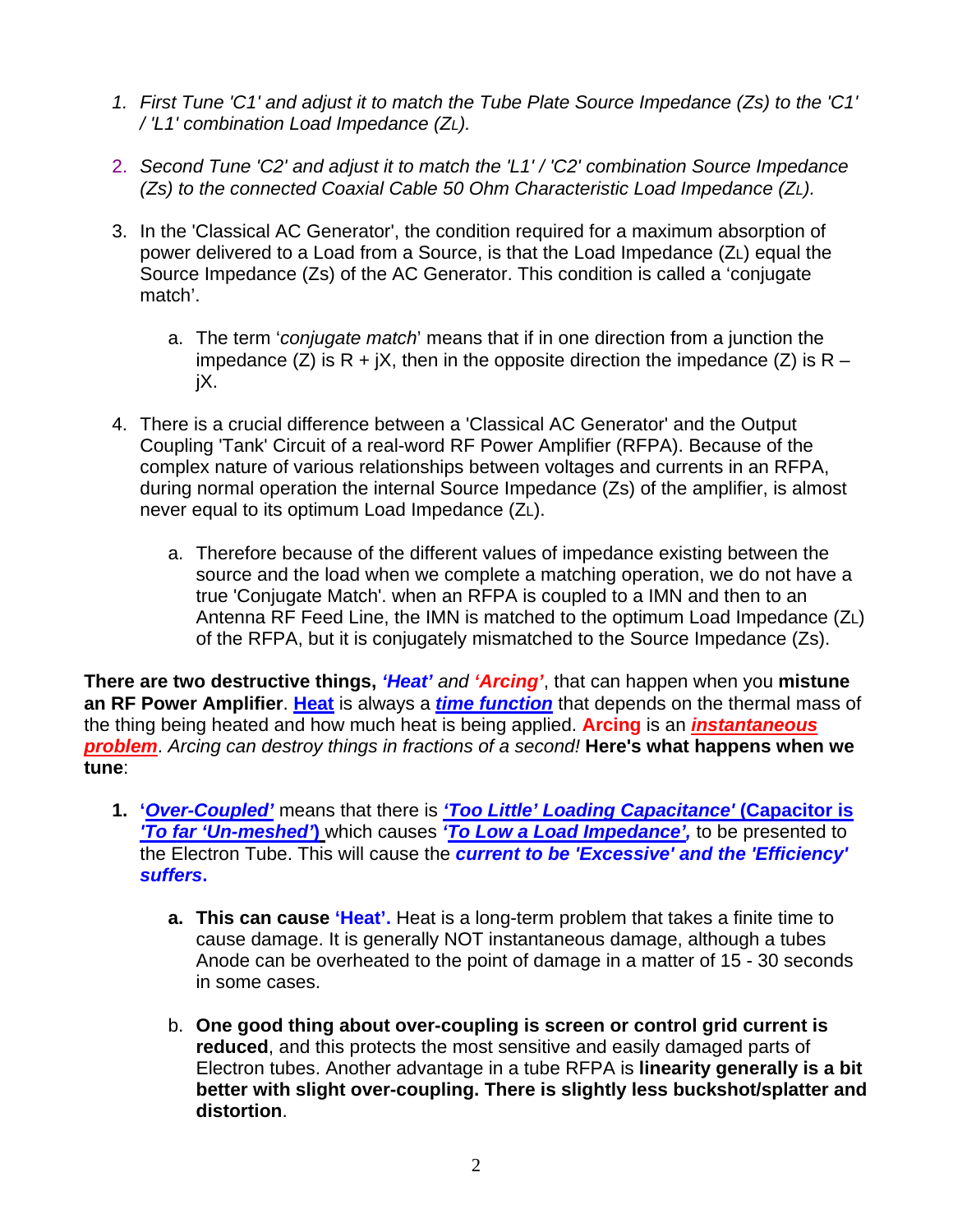- *2.* **'***Under-Coupled'* means that there is *'Too Much' loading capacitance'* **(Capacitor is**  *'To Far 'Meshed'***)** which causes *'To High a Load Impedance',* to be presented to the Electron Tube. This will cause the *current to be 'Reduced' and the 'Voltage' will be too High.*
	- *a.* **This can cause 'Arcing'.** Voltage breakdown of components are possible and It is the worse case scenario because severe damage can be instantly caused and damage can be instantaneous even with very slight over-voltage*.*
	- b. Under-coupling, or having the loading capacitor closed too far meshed for the load impedance and/or drive power, increases grid current and buckshot/ splatter and distortion. **It creates a very hard form of non-linearity where the device switches into non-linearity very quickly, and the sharp transition into nonlinearity or gain reduction creates a very wide bandwidth splatter**.
	- c. Efficiency is normally very good; heat is reduced or remains in a normal range for the level of output power produced. Voltage can increase well above the supply voltage limits, up to several times the DC supply voltage in extreme cases. Worse yet, once an arc starts, it causes a dielectric failure. The dielectric failure destroys insulation, creates sharp points or surface irregularities that reduce voltage breakdown, or the arc ionizes air or creates a plasma. All of this works to sustain the arc even after voltage is reduced to safe levels.
- **3. If there is any coupling error it should be slightly over-coupled (capacitor unmeshed) in the RFPA output device. It is better to see a little too much Anode, current than too much voltage at a reduced supply current***. We also do not want excessive grid current in Electron tubes.*
- 4. **For the above reasons, almost all "pre-tuned" Solid State RF Power Amplifiers are over-coupled to the load.** They are actually optimized for a higher than normal load impedance by slightly over-coupling the output devices to the load.

# **Signs of Under-Coupling**

**When the output load capacitor is too far meshed which is too much capacitance, especially at high drive power levels the amplifier will be under-coupled**. *Undercoupling is the very worse thing to do to any amplifier because failures can occur in a matter of seconds! There are several signs of under-coupling* in a Grounded-Grid (GG), Cathode Driven (CD) Triode, Tetrode and Pentode RF Power Amplifier, or a Grounded-Cathode (GC), Grid-Driven (GD) Tetrode and Pentode RF Power Amplifier. Watch for the following closely:

- 1. When the drive power, using a steady carrier, is slowly increased, the grid current (either control grid or screen grid) will at some drive level suddenly rapidly increase. The sudden rapid grid current increase will be disproportionate to the Anode current or drive power increase!
- 2. *DO NOT* go past the point where grid current starts to rapidly increase with small changes in drive power level.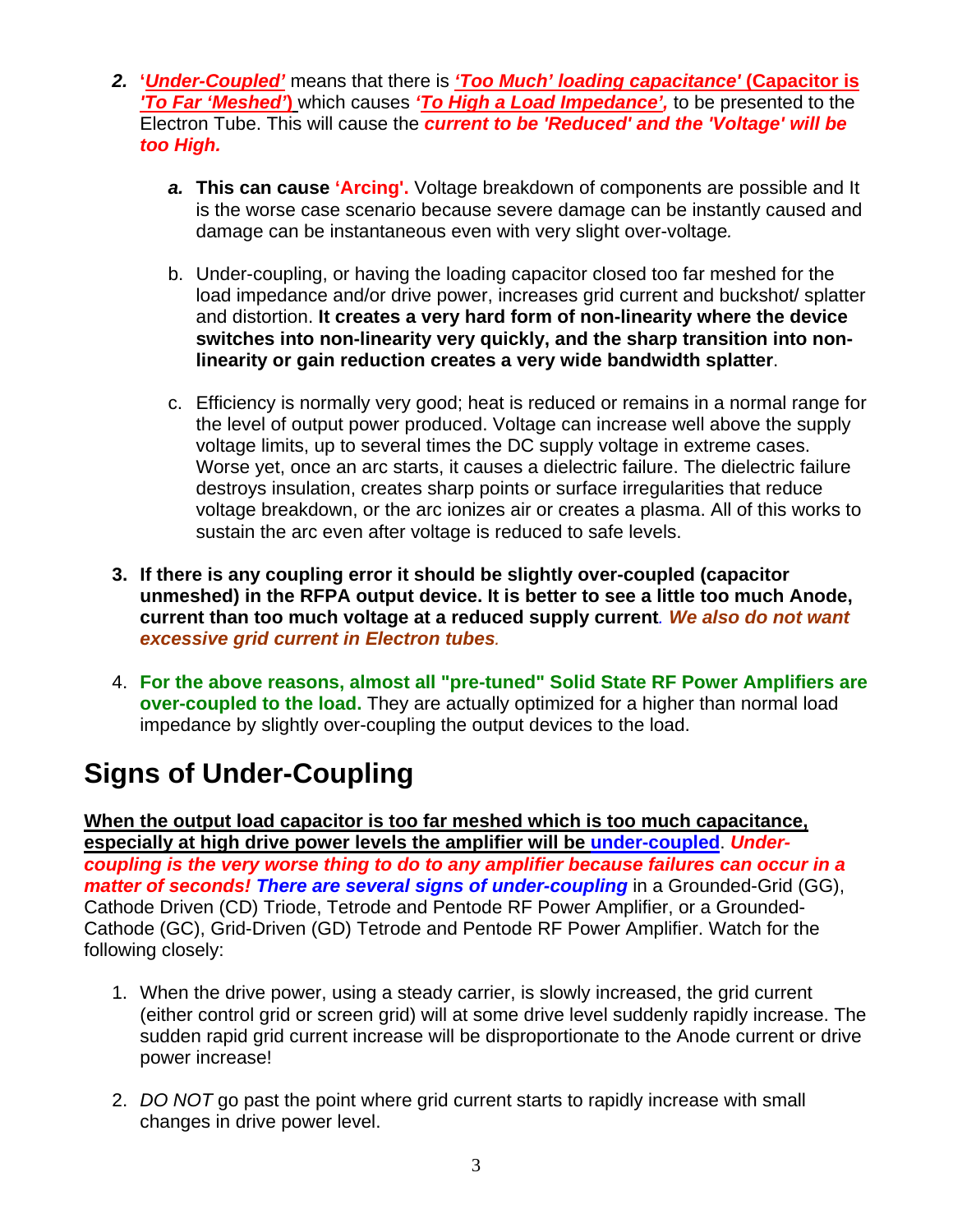3. Be especially watchful of disproportionately high grid currents compared to Anode currents or drive power, or a rapid increase in grid current with a modest increase in drive power. Too much grid current is a clear sign you have the loading control too far meshed or closed.

## **Improper and Proper Loading of Amplifier and the Most Common Tuning Errors**

- 1. *The most common amplifier tuning and loading error is adjusting an amplifier at a low or reduced exciter drive power as the final amplifier-tuning step*.
	- a. *ALWAYS load and tune an RF Power Amplifier 'Tank Circuit' using the maximum exciter drive power that the RF Power Amplifier can safely handle on it's input***.**
	- b. Then was it is tuned appropriately, reduce the exciter drive to rated, safe, or desired operating power levels!
		- i. This ensures minimum voltage and current in the 'Tank Circuit' and maximum possible linearity (best signal quality).
- *2. NEVER load, tune, peak, or dip an RF Power Amplifier at a reduced exciter drive power, and then attempt to operate or attempt to suddenly apply full drive power!*
	- a. *When a 'Tank Circuit' is loaded and tuned at a reduced exciter drive level, we are establishing that power level as the absolute ceiling for the drive and output power.*
	- b. Final loading at reduced exciter drive, results in the loading control too far meshed. This will cause severe under coupling! This can cause arcing, splatter, and excessive grid current.

#### *3. Ideally (if possible) we should make the final tuning and loading adjustments at or near maximum exciter drive power.*

- a. **Load the amplifier to maximum obtainable output at full transmitter drive without exceeding amplifier short term overload ratings.**
- b. **After that, advance the loading control very slightly beyond that point (towards less capacitance).**
- c. At least with the loading control too far open, you will not cause an arc, blow out of a band switch, or damage a tube grid. You have slightly more time for mistakes and corrections when the loading capacitor is too far open, than too far closed.
- d. If you are going to make a mistake, make the mistake by having the loading control too far open or unmeshed, not too far closed or meshed!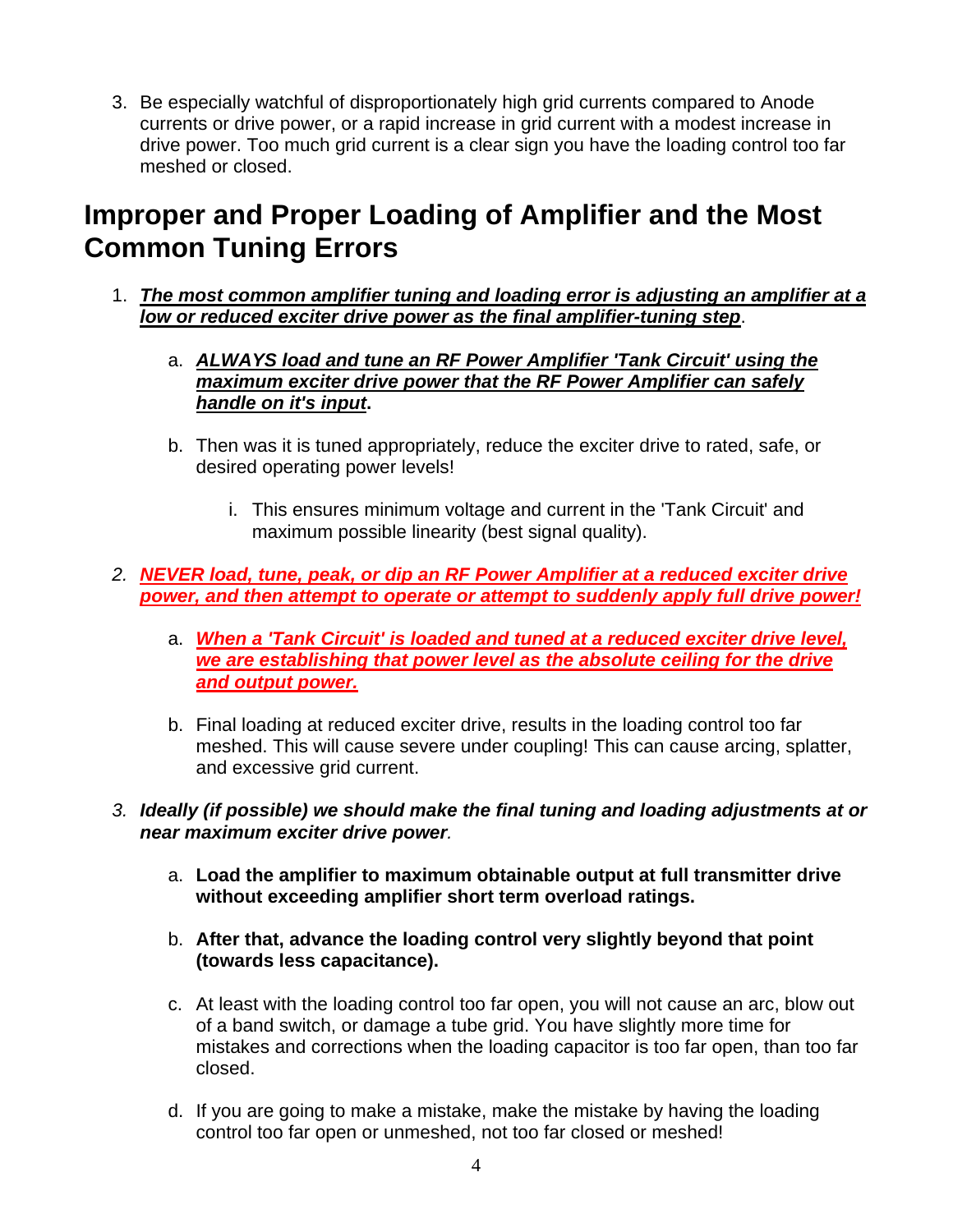- 4. **High grid current is a strong indicator of excessively light loading in amplifiers, which is almost always a sign of a loading control that is too far meshed or closed for the amount of drive power. This is hard to see on SSBSC-AM, and best viewed on CW.**
- 5. **It is assumed your transmitter's RF Power Amplifier stages output power does not exceed the input drive power limits of your amplifier. If your transmitter has significantly more drive power output than your amplifier can accept, you should turn down the RF drive control if there is one or add an attenuator between the exciter output and the amplifier input to reduce the drive.**
- 6. There is very little difference between excessive drive power, antenna system faults or failures, or grossly improper adjustment of loading. All can be equally bad and are equally harmful to component life. Improper tank adjustment, antenna system failures, and excessive drive either creates splatter (and in extreme cases cause key clicks) on adjacent frequencies, or they cause excessive heat in the output devices or components in the system. Regardless of the reason for them, amplifiers are damaged by excessive **tank voltages** or **device currents** caused by improper adjustments that prevent proper energy transfer to a load. In some cases, particularly on the lower end of the lowest frequency bands, proper loading cannot be achieved.
- 7. Some amplifiers drive too easy, so we should always pay attention to factory instructions and avoid exceeding factory amplifier tuning current limits, especially for control and screen grids. Grid current is especially important to watch because grids often do not have sufficient thermal mass to absorb large overloads even for short time periods. Excessive grid current in metal oxide cathode tubes (ceramic tubes with indirectly heated filaments) like the 3CX800A7 and 3CX1500A7/8877 can damage tubes in less than a few seconds; whereas most Anodes will tolerate severe overloads for 15 seconds and longer. It is better to let the large Anode in a tube take the brunt of any mistuning heat, which means with any mistake it will be better to over-couple or have the load control capacitance slightly lower than optimum.

## **SWR or Reflected Power Myth:**

#### *It is claimed that reflected power burns up as heat in the RF Power Amplifier stage. This is not true at all.*

**The only effect reflected power has is it changes the loadline of the output device. This can either increase PA device RF voltage swing, or it can increase PA device current. If the voltage increases heat generally is reduced, but the PA can arc. If the load mismatch is of a phase angle that increases current, PA device heating increases because conduction angle and peak current increases.** 

*In one case heat increases, in the other heat decreases*. *An SWR mismatch only requires the matching network be readjusted to restore the proper loadline at the output device***.** In an adjustable Pi or Pi-L Network system the only effect of SWR is in current in the inductor(s) and voltage across the loading capacitor, so long as the network can be adjusted to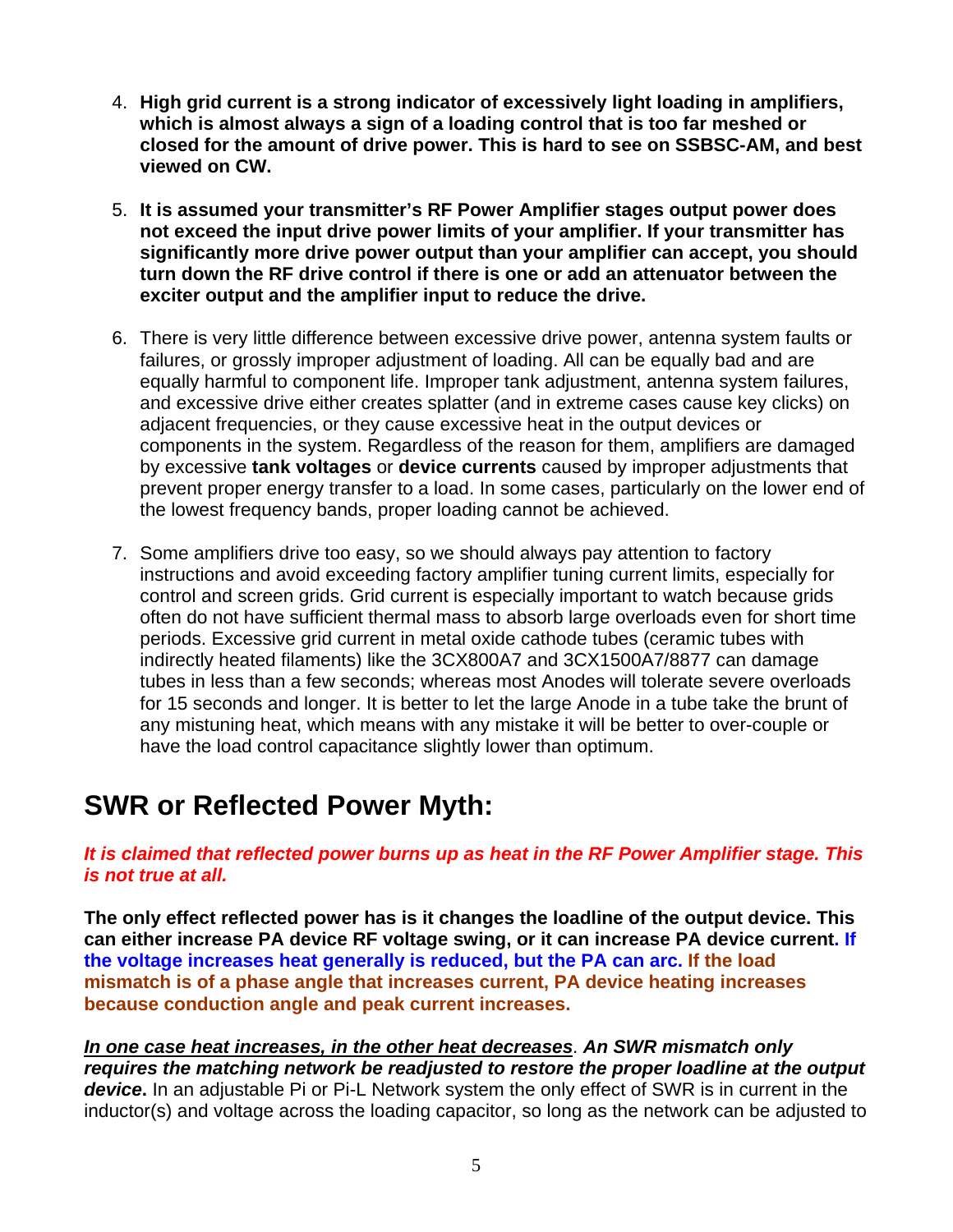properly load the output device. In other words if you can retune the network and don't exceed voltage breakdown of the loading capacitor, your amplifier is very likely OK for any SWR.

## **Exciter Transients or ALC Power Overshoot**

**Many transmitters have ALC-overshoot issues. The ALC or power overshoot problem worsens as output power is reduced below maximum. There are exceptions and some transmitters have a drive control and a power control that functions in all modes. Backing the drive control off so ALC is barely registering assures there is no ALC power overshoot. On the other hand some transmitters, no matter how they are adjusted, will overshoot beyond the factory rated power levels. These transmitters can trigger arcs in amplifiers and are generally rough on components***.*

**Maximum available carrier drive power might not result in sufficient drive for tuning. This is especially true when an exciter has transients or power overshoot from marginal ALC response.** 

**Transients or overshoot appear on the leading edge of the RF envelope, on the leading edge of speech or CW transmissions.** *This is the time when the transmitter is going from zero power towards full power. Since the ALC circuit has no stored voltage at this moment, the exciter runs full throttle for an instant.* **Most power meters miss this effect. Once the ALC comes up, the hang time of the ALC will hold the exciter gain back. Transients and/or overshoot will generally disappear.** 

**Transients and overshoot, being of short duration and infrequently occurring, make it impossible to tune correctly at maximum drive. With transients or ALC overshoot, it is impossible to tune your amplifier properly by simply tuning for maximum output with a carrier, a tuning-pulser, a whistle, or normal speech. We cannot just tune for maximum output and expect the amplifier to be properly loaded when the exciter has leading edge ALC transients!** 

Let's assume the exciter is rated to deliver 100 watts, but has momentary peaks or transients of 160 watts while the ALC or power control loop "takes hold". Power surges of 160 watts, too short to register on normal power meters, occur at the start of every transmission. Of course, if we don't run the exciter wide open and reduce power to 50 watts the problem actually gets *worse*! In this example the transient peak would still reach nearly to the same 160 watts, but the amplifier would be tuned for 50 watts drive! This is bad news for splatter and for components in the amplifier.

**This is why the maximum power setting of the exciter should generally be used while tuning. If the exciter has far too much drive for the amplifier, we need an attenuator or an amplifier better matched to the exciter.** 

**The loading control should always be advanced a reasonable amount further open then the actual maximum output power setting. This will allow the amplifier tank system to handle transients without arcing or component failure.** 

## **Easy Drive RF Power Amplifiers**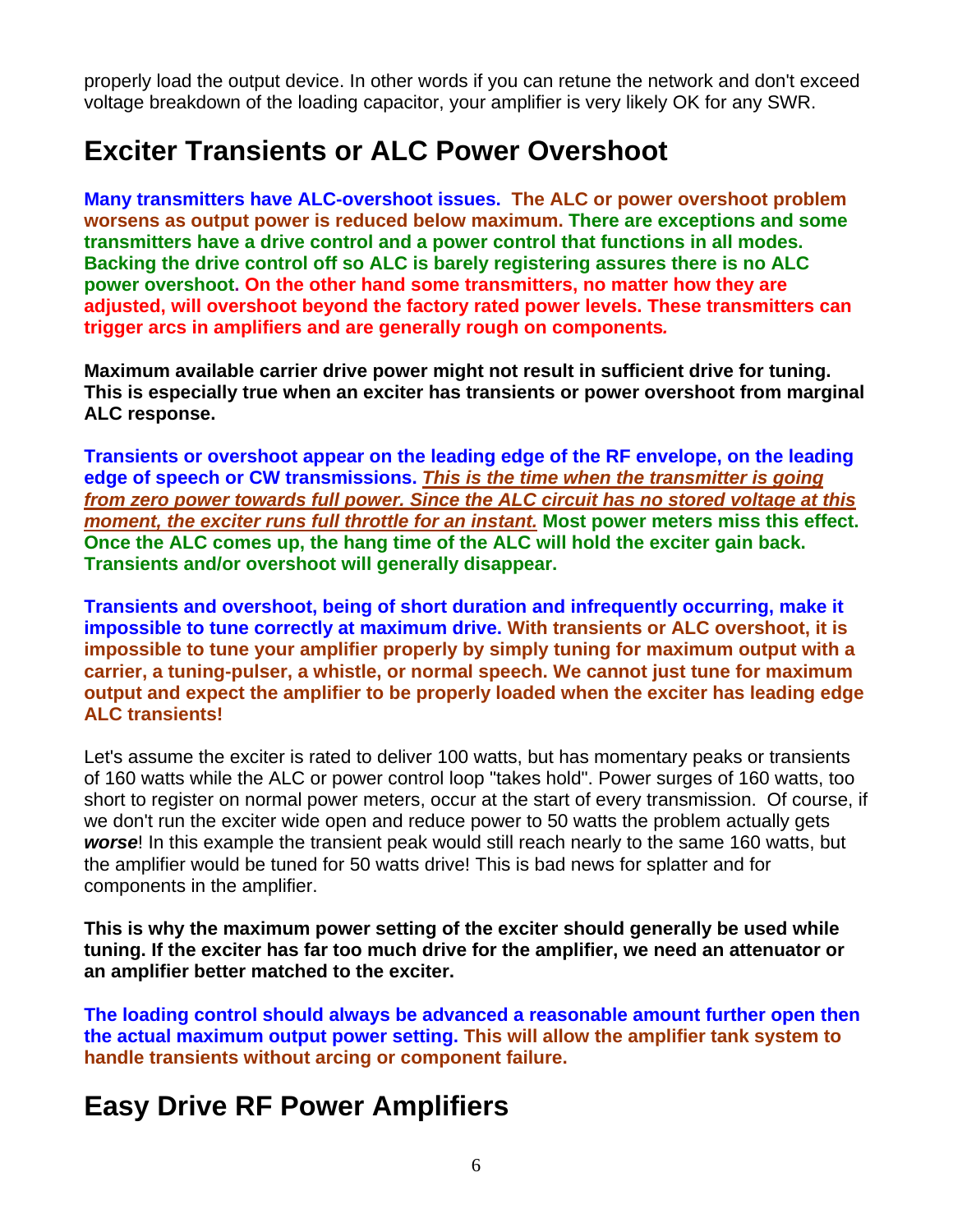**Some hobbyists and manufacturers specify a "very low drive" as an advantage, claiming it offers "cleaner signals". Nothing is further from the truth**.

**Exciters almost always provide the best IMD performance when operated at a timeaveraged peak power, a reasonable amount below full output, rather than very low levels. At low power levels, exciter performance is dominated by crossover distortion. This is where bias non-linearity or device input threshold induces distortion. The ALC system also adds cutoff bias to early stages. This bias increases distortion in ALC controlled stages. At very high levels, gain compression or negative bias shift becomes an issue. Exciters typically do best when operated in the area of 60-80% of rated power.**

**Worse yet, low drive amplifiers are especially susceptible to damage from exciter overshoot or transient problems. Transients and overshoot peak power remains almost the same level regardless of exciter power control settings. As exciter operating power levels are reduced, the percent of power overshoot becomes worse.**

**The most undesirable situations are those where exciter power greatly exceeds (by more than twice) an amplifier's normal drive power limit. Not only does this reduce system IMD performance, amplifier drive transients are aggravated. Amplifiers should be designed or selected to match the exciter's maximum power output, or an external attenuator used to bring the amplifier's drive requirement up to the exciter's full power level.**

## **Amplifiers Without Enough Loading Capacitance**

**Some amplifiers do not have enough Plate tuning and/or Load Coupling capacitance. The Plate Tuning or Load Coupling controls are all the way at maximum (capacitor fully meshed) for maximum output power, making it impossible to "peak" the output.** Opening the Load (Antenna) Coupling capacitor up more just reduces the output power, no matter what the drive level. **This is over-coupling that cannot be corrected**. **Several things can cause it**:

- 1. **The loading capacitance is inadequate through bad or improper design**. This is common on the lower end of the lower bands in some amplifiers. For example the Kenwood TL-922 and TL-922A (which works better in the old Japanese segment of 160 meters, above 1900 kHz). Other amplifiers that have poor tuning range on 160 and 80 meters are the original Ameritron AL-80, the Dentron Clipperton-L, and several Amp Supply amplifiers.
	- **a. The solution to correct this type of problem is to add more capacitance in parallel with the 'Plate Tune' and/or 'Load Coupling' Air Variable or Vacuum Variable Capacitors to extend their range.**
	- **b. Use 'door-knob' style "padding" capacitors of appropriate voltage rating to do this.**

2. The output power level you are tuning at is lower than the design target. **As power is decreased, the maximum-power-output loading capacitance setting always increases**. In other words as drive is reduced and we re-tune, the output power "peaks" with more and more loading capacitance.